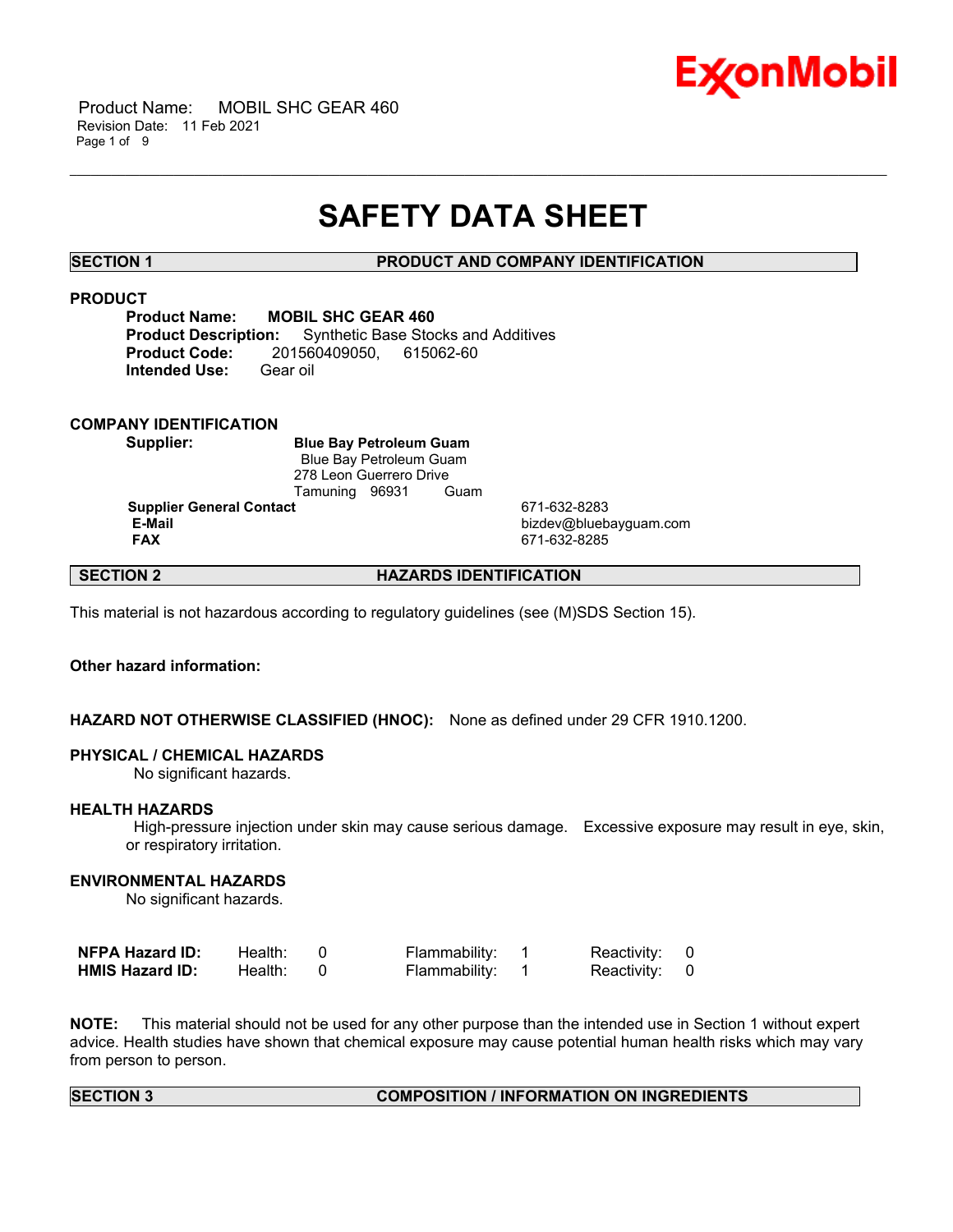

This material is defined as a mixture.

# **Hazardous Substance(s) or Complex Substance(s) required for disclosure**

| <b>Name</b>                            | CAS#       | Concentration*  | <b>GHS Hazard Codes</b> |
|----------------------------------------|------------|-----------------|-------------------------|
| <b>IBENZENE, C10-14- ALKYL DERIVS.</b> | 68442-69-3 | $0.1 -  0.25\%$ | H304. H315. H400(M      |
|                                        |            |                 | factor 1                |
| <b>IDITRIDECYL ADIPATE</b>             | 16958-92-2 | 10 - < 20%      | None                    |

\_\_\_\_\_\_\_\_\_\_\_\_\_\_\_\_\_\_\_\_\_\_\_\_\_\_\_\_\_\_\_\_\_\_\_\_\_\_\_\_\_\_\_\_\_\_\_\_\_\_\_\_\_\_\_\_\_\_\_\_\_\_\_\_\_\_\_\_\_\_\_\_\_\_\_\_\_\_\_\_\_\_\_\_\_\_\_\_\_\_\_\_\_\_\_\_\_\_\_\_\_\_\_\_\_\_\_\_\_\_\_\_\_\_\_\_\_\_

\* All concentrations are percent by weight unless material is a gas. Gas concentrations are in percent by volume.

As per paragraph (i) of 29 CFR 1910.1200, formulation is considered a trade secret and specific chemical identity and exact percentage (concentration) of composition may have been withheld. Specific chemical identity and exact percentage composition will be provided to health professionals, employees, or designated representatives in accordance with applicable provisions of paragraph (i).

# **SECTION 4 FIRST AID MEASURES**

### **INHALATION**

Remove from further exposure. For those providing assistance, avoid exposure to yourself or others. Use adequate respiratory protection. If respiratory irritation, dizziness, nausea, or unconsciousness occurs, seek immediate medical assistance. If breathing has stopped, assist ventilation with a mechanical device or use mouth-to-mouth resuscitation.

# **SKIN CONTACT**

Wash contact areas with soap and water. If product is injected into or under the skin, or into any part of the body, regardless of the appearance of the wound or its size, the individual should be evaluated immediately by a physician as a surgical emergency. Even though initial symptoms from high pressure injection may be minimal or absent, early surgical treatment within the first few hours may significantly reduce the ultimate extent of injury.

# **EYE CONTACT**

Flush thoroughly with water. If irritation occurs, get medical assistance.

# **INGESTION**

First aid is normally not required. Seek medical attention if discomfort occurs.

**SECTION 5 FIRE FIGHTING MEASURES**

# **EXTINGUISHING MEDIA**

**Appropriate Extinguishing Media:** Use water fog, foam, dry chemical or carbon dioxide (CO2) to extinguish flames.

**Inappropriate Extinguishing Media:** Straight Streams of Water

### **FIRE FIGHTING**

**Fire Fighting Instructions:** Evacuate area. Prevent runoff from fire control or dilution from entering streams, sewers, or drinking water supply. Firefighters should use standard protective equipment and in enclosed spaces, self-contained breathing apparatus (SCBA). Use water spray to cool fire exposed surfaces and to protect personnel.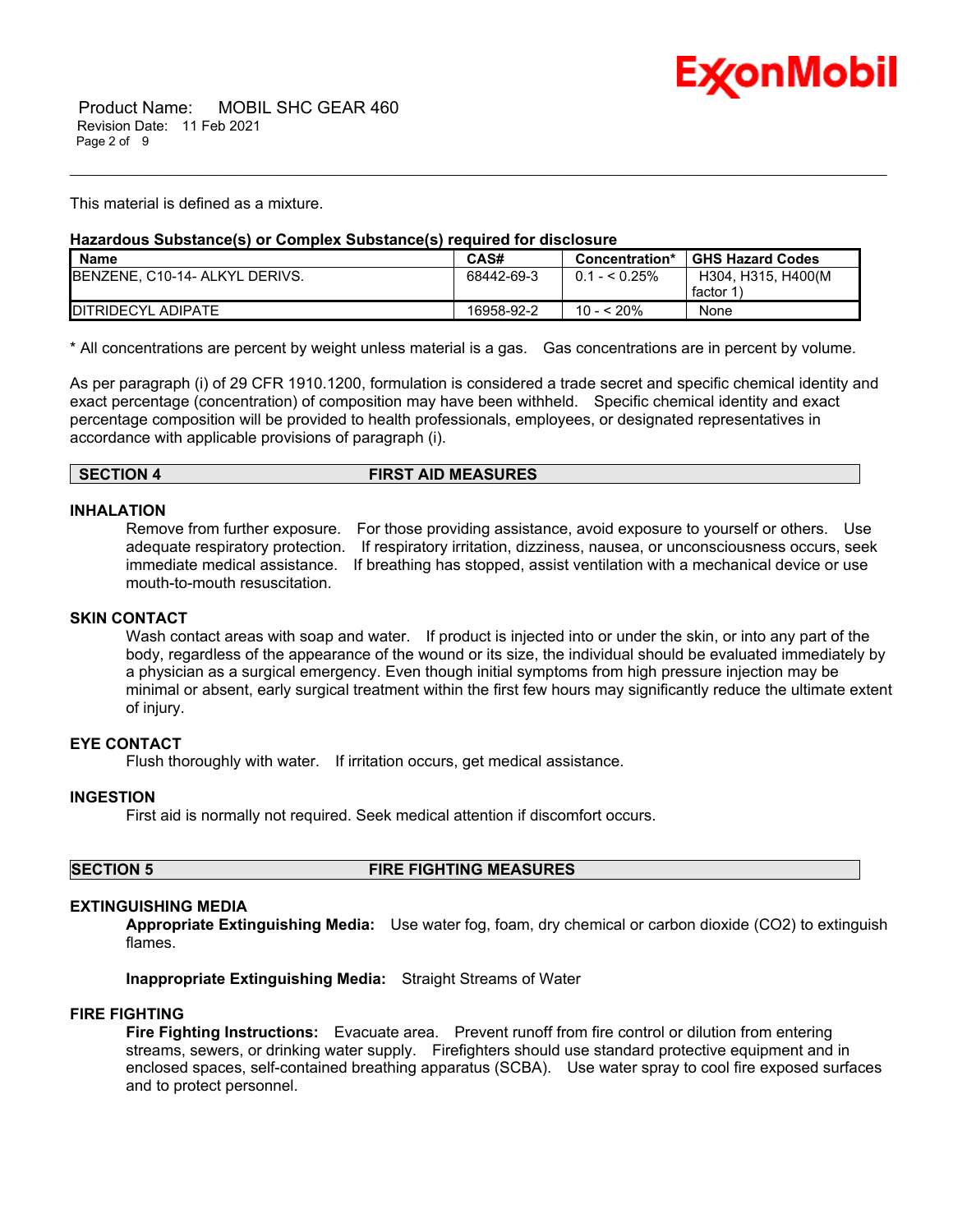

 Product Name: MOBIL SHC GEAR 460 Revision Date: 11 Feb 2021 Page 3 of 9

> **Hazardous Combustion Products:** Aldehydes, Incomplete combustion products, Oxides of carbon, Smoke, Fume, Sulfur oxides

\_\_\_\_\_\_\_\_\_\_\_\_\_\_\_\_\_\_\_\_\_\_\_\_\_\_\_\_\_\_\_\_\_\_\_\_\_\_\_\_\_\_\_\_\_\_\_\_\_\_\_\_\_\_\_\_\_\_\_\_\_\_\_\_\_\_\_\_\_\_\_\_\_\_\_\_\_\_\_\_\_\_\_\_\_\_\_\_\_\_\_\_\_\_\_\_\_\_\_\_\_\_\_\_\_\_\_\_\_\_\_\_\_\_\_\_\_\_

# **FLAMMABILITY PROPERTIES**

**Flash Point [Method]:** >210°C (410°F) [ASTM D-92] **Flammable Limits (Approximate volume % in air):** LEL: 0.9 UEL: 7.0 **Autoignition Temperature:** N/D

# **SECTION 6 ACCIDENTAL RELEASE MEASURES**

### **NOTIFICATION PROCEDURES**

In the event of a spill or accidental release, notify relevant authorities in accordance with all applicable regulations. US regulations require reporting releases of this material to the environment which exceed the applicable reportable quantity or oil spills which could reach any waterway including intermittent dry creeks. The National Response Center can be reached at (800)424-8802.

# **PROTECTIVE MEASURES**

Avoid contact with spilled material. See Section 5 for fire fighting information. See the Hazard Identification Section for Significant Hazards. See Section 4 for First Aid Advice. See Section 8 for advice on the minimum requirements for personal protective equipment. Additional protective measures may be necessary, depending on the specific circumstances and/or the expert judgment of the emergency responders.

### **SPILL MANAGEMENT**

Land Spill: Stop leak if you can do it without risk. Recover by pumping or with suitable absorbent.

**Water Spill:** Stop leak if you can do it without risk. Confine the spill immediately with booms. Warn other shipping. Remove from the surface by skimming or with suitable absorbents. Seek the advice of a specialist before using dispersants.

Water spill and land spill recommendations are based on the most likely spill scenario for this material; however, geographic conditions, wind, temperature, (and in the case of a water spill) wave and current direction and speed may greatly influence the appropriate action to be taken. For this reason, local experts should be consulted. Note: Local regulations may prescribe or limit action to be taken.

#### **ENVIRONMENTAL PRECAUTIONS**

Large Spills: Dike far ahead of liquid spill for later recovery and disposal. Prevent entry into waterways, sewers, basements or confined areas.

### **SECTION 7 HANDLING AND STORAGE**

#### **HANDLING**

 Prevent small spills and leakage to avoid slip hazard. Material can accumulate static charges which may cause an electrical spark (ignition source). When the material is handled in bulk, an electrical spark could ignite any flammable vapors from liquids or residues that may be present (e.g., during switch-loading operations). Use proper bonding and/or ground procedures. However, bonding and grounds may not eliminate the hazard from static accumulation. Consult local applicable standards for guidance. Additional references include American Petroleum Institute 2003 (Protection Against Ignitions Arising out of Static, Lightning and Stray Currents) or National Fire Protection Agency 77 (Recommended Practice on Static Electricity) or CENELEC CLC/TR 50404 (Electrostatics - Code of practice for the avoidance of hazards due to static electricity).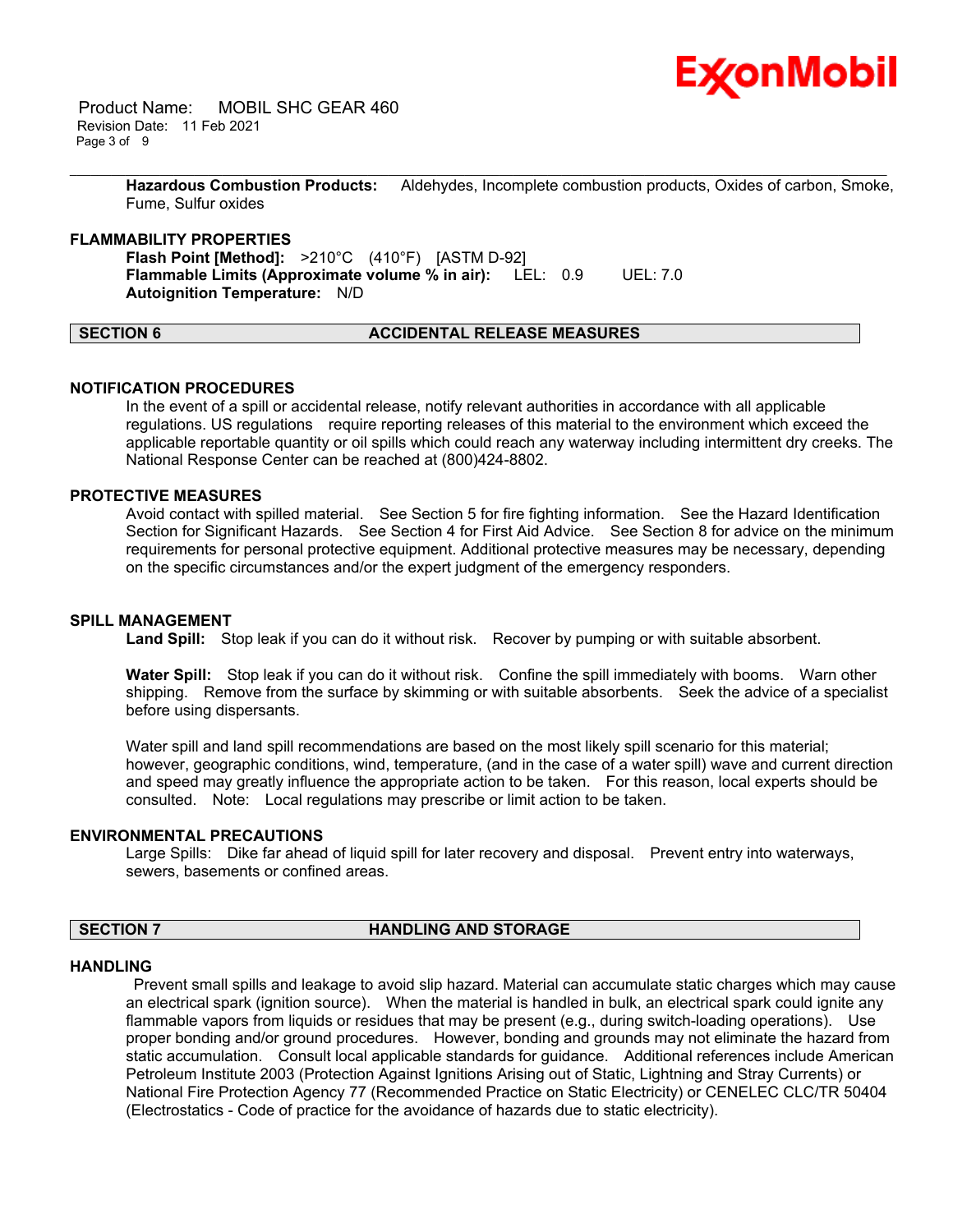

 Product Name: MOBIL SHC GEAR 460 Revision Date: 11 Feb 2021 Page 4 of 9

**Static Accumulator:** This material is a static accumulator.

# **STORAGE**

The type of container used to store the material may affect static accumulation and dissipation. Do not store in open or unlabelled containers.

\_\_\_\_\_\_\_\_\_\_\_\_\_\_\_\_\_\_\_\_\_\_\_\_\_\_\_\_\_\_\_\_\_\_\_\_\_\_\_\_\_\_\_\_\_\_\_\_\_\_\_\_\_\_\_\_\_\_\_\_\_\_\_\_\_\_\_\_\_\_\_\_\_\_\_\_\_\_\_\_\_\_\_\_\_\_\_\_\_\_\_\_\_\_\_\_\_\_\_\_\_\_\_\_\_\_\_\_\_\_\_\_\_\_\_\_\_\_

# **SECTION 8 EXPOSURE CONTROLS / PERSONAL PROTECTION**

### **EXPOSURE LIMIT VALUES**

#### **Exposure limits/standards (Note: Exposure limits are not additive)**

| <b>Substance Name</b>               | Form | / Standard<br>$\mathsf{Limit}'$ |                  | <b>NOTE</b> | <b>Source</b> |
|-------------------------------------|------|---------------------------------|------------------|-------------|---------------|
| <b>ADIPATE</b><br><b>DITRIDECYL</b> |      | <b>TWA</b>                      | $5 \text{ ma/m}$ | N/A         | ExxonMobil    |

**Exposure limits/standards for materials that can be formed when handling this product:** When mists/aerosols can occur the following are recommended:  $5 \text{ mg/m}^3$  - ACGIH TLV (inhalable fraction),  $5 \text{ mg/m}^3$  - OSHA PEL.

NOTE: Limits/standards shown for guidance only. Follow applicable regulations.

No biological limits allocated.

### **ENGINEERING CONTROLS**

The level of protection and types of controls necessary will vary depending upon potential exposure conditions. Control measures to consider:

No special requirements under ordinary conditions of use and with adequate ventilation.

# **PERSONAL PROTECTION**

Personal protective equipment selections vary based on potential exposure conditions such as applications, handling practices, concentration and ventilation. Information on the selection of protective equipment for use with this material, as provided below, is based upon intended, normal usage.

**Respiratory Protection:** If engineering controls do not maintain airborne contaminant concentrations at a level which is adequate to protect worker health, an approved respirator may be appropriate. Respirator selection, use, and maintenance must be in accordance with regulatory requirements, if applicable. Types of respirators to be considered for this material include:

No special requirements under ordinary conditions of use and with adequate ventilation.

For high airborne concentrations, use an approved supplied-air respirator, operated in positive pressure mode. Supplied air respirators with an escape bottle may be appropriate when oxygen levels are inadequate, gas/vapor warning properties are poor, or if air purifying filter capacity/rating may be exceeded.

**Hand Protection:** Any specific glove information provided is based on published literature and glove manufacturer data. Glove suitability and breakthrough time will differ depending on the specific use conditions. Contact the glove manufacturer for specific advice on glove selection and breakthrough times for your use conditions. Inspect and replace worn or damaged gloves. The types of gloves to be considered for this material include: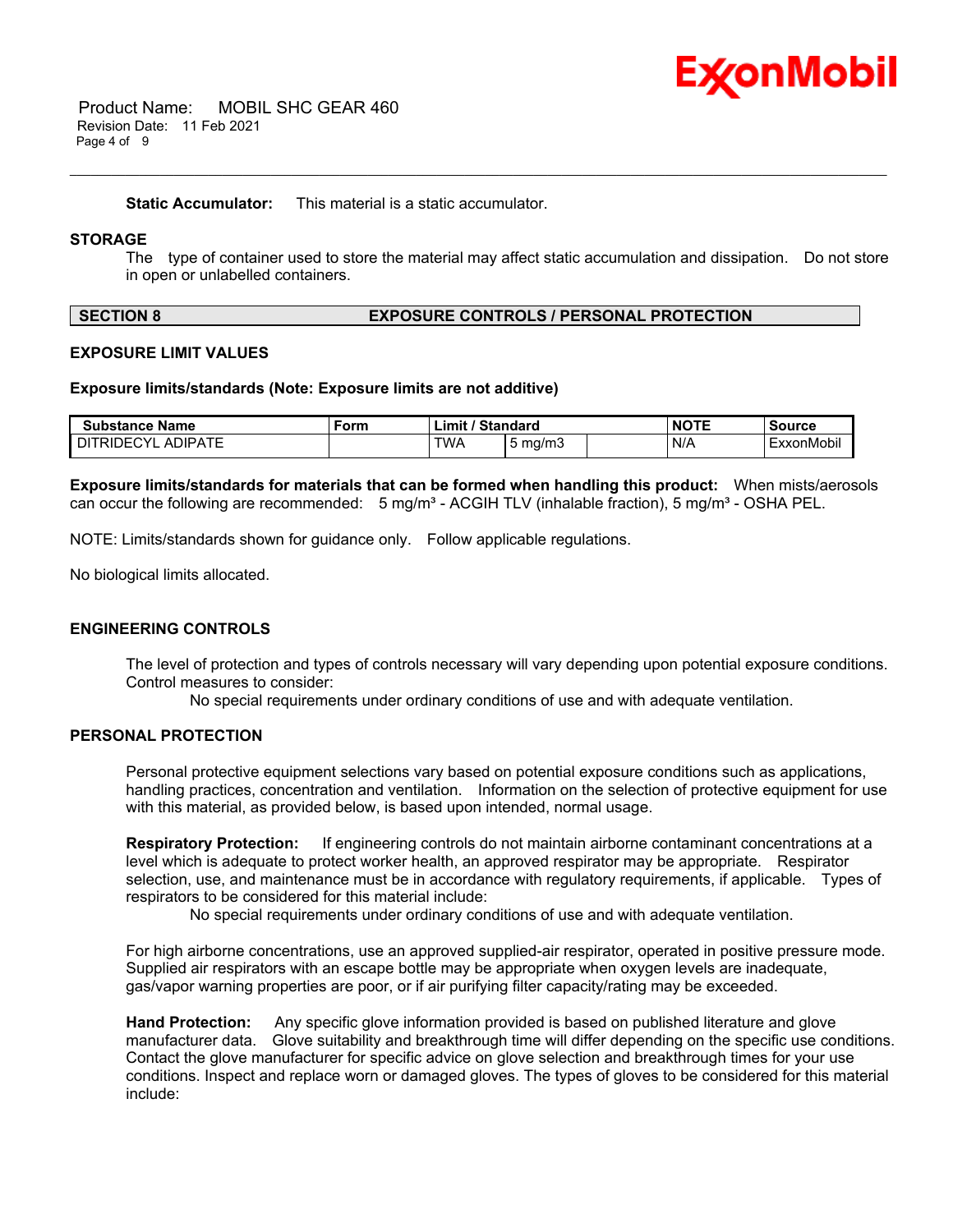

 Product Name: MOBIL SHC GEAR 460 Revision Date: 11 Feb 2021 Page 5 of 9

No protection is ordinarily required under normal conditions of use.

**Eye Protection:** If contact is likely, safety glasses with side shields are recommended.

**Skin and Body Protection:** Any specific clothing information provided is based on published literature or manufacturer data. The types of clothing to be considered for this material include:

\_\_\_\_\_\_\_\_\_\_\_\_\_\_\_\_\_\_\_\_\_\_\_\_\_\_\_\_\_\_\_\_\_\_\_\_\_\_\_\_\_\_\_\_\_\_\_\_\_\_\_\_\_\_\_\_\_\_\_\_\_\_\_\_\_\_\_\_\_\_\_\_\_\_\_\_\_\_\_\_\_\_\_\_\_\_\_\_\_\_\_\_\_\_\_\_\_\_\_\_\_\_\_\_\_\_\_\_\_\_\_\_\_\_\_\_\_\_

 No skin protection is ordinarily required under normal conditions of use. In accordance with good industrial hygiene practices, precautions should be taken to avoid skin contact.

**Specific Hygiene Measures:** Always observe good personal hygiene measures, such as washing after handling the material and before eating, drinking, and/or smoking. Routinely wash work clothing and protective equipment to remove contaminants. Discard contaminated clothing and footwear that cannot be cleaned. Practice good housekeeping.

### **ENVIRONMENTAL CONTROLS**

 Comply with applicable environmental regulations limiting discharge to air, water and soil. Protect the environment by applying appropriate control measures to prevent or limit emissions.

### **SECTION 9 PHYSICAL AND CHEMICAL PROPERTIES**

**Note: Physical and chemical properties are provided for safety, health and environmental considerations only and may not fully represent product specifications. Contact the Supplier for additional information.**

# **GENERAL INFORMATION**

**Physical State:** Liquid **Color:** Colorless to Yellow **Odor:** Characteristic **Odor Threshold:** N/D

### **IMPORTANT HEALTH, SAFETY, AND ENVIRONMENTAL INFORMATION**

**Relative Density (at 15 °C):** 0.85 [ASTM D4052] **Flammability (Solid, Gas):** N/A **Flash Point [Method]:** >210°C (410°F) [ASTM D-92] **Flammable Limits (Approximate volume % in air):** LEL: 0.9 UEL: 7.0 **Autoignition Temperature:** N/D **Boiling Point / Range:** > 316°C (600°F) [Estimated] **Decomposition Temperature:** N/D **Vapor Density (Air = 1):** > 2 at 101 kPa [Estimated] **Vapor Pressure:** < 0.013 kPa (0.1 mm Hg) at 20 °C [Estimated] **Evaporation Rate (n-butyl acetate = 1):** N/D **pH:** N/A **Log Pow (n-Octanol/Water Partition Coefficient):** > 3.5 [Estimated] **Solubility in Water:** Negligible **Viscosity:** 460 cSt (460 mm2/sec) at 40 °C [ASTM D 445] **Oxidizing Properties:** See Hazards Identification Section.

### **OTHER INFORMATION**

**Freezing Point:** N/D **Melting Point:** N/A **Pour Point:** -27°C (-17°F) [ASTM D5950]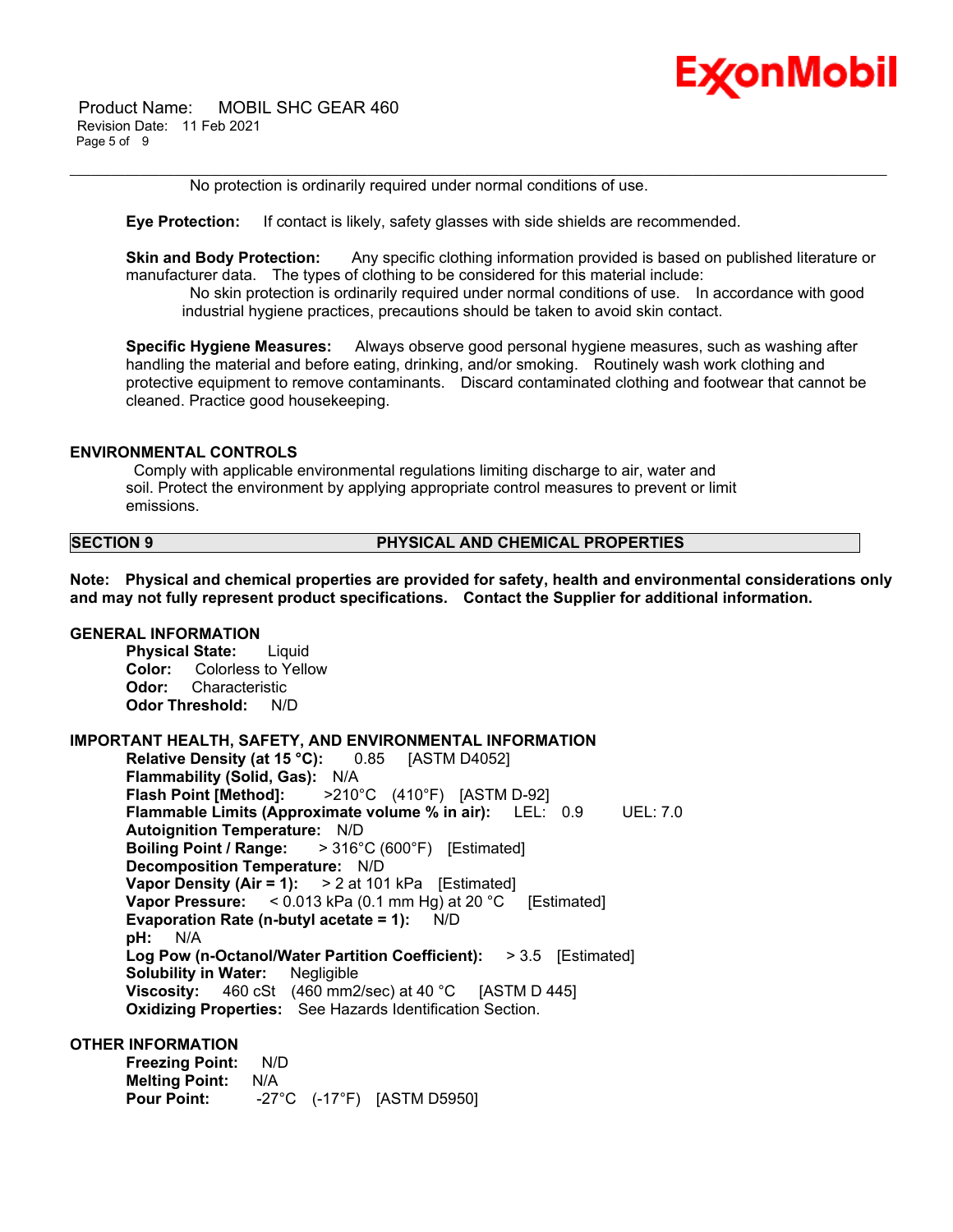

# **SECTION 10 STABILITY AND REACTIVITY**

**REACTIVITY:** See sub-sections below.

**STABILITY:** Material is stable under normal conditions.

**CONDITIONS TO AVOID:** Excessive heat. High energy sources of ignition.

**MATERIALS TO AVOID:** Strong oxidizers

**HAZARDOUS DECOMPOSITION PRODUCTS:** Material does not decompose at ambient temperatures.

**POSSIBILITY OF HAZARDOUS REACTIONS:** Hazardous polymerization will not occur.

# **SECTION 11 TOXICOLOGICAL INFORMATION**

\_\_\_\_\_\_\_\_\_\_\_\_\_\_\_\_\_\_\_\_\_\_\_\_\_\_\_\_\_\_\_\_\_\_\_\_\_\_\_\_\_\_\_\_\_\_\_\_\_\_\_\_\_\_\_\_\_\_\_\_\_\_\_\_\_\_\_\_\_\_\_\_\_\_\_\_\_\_\_\_\_\_\_\_\_\_\_\_\_\_\_\_\_\_\_\_\_\_\_\_\_\_\_\_\_\_\_\_\_\_\_\_\_\_\_\_\_\_

# **INFORMATION ON TOXICOLOGICAL EFFECTS**

| <b>Hazard Class</b>                                               | <b>Conclusion / Remarks</b>                                                                        |
|-------------------------------------------------------------------|----------------------------------------------------------------------------------------------------|
| <b>Inhalation</b>                                                 |                                                                                                    |
| Acute Toxicity: No end point data for<br>lmaterial.               | Minimally Toxic. Based on assessment of the components.                                            |
| Irritation: No end point data for material.                       | Negligible hazard at ambient/normal handling temperatures.                                         |
| Ingestion                                                         |                                                                                                    |
| Acute Toxicity: No end point data for<br>material.                | Minimally Toxic. Based on assessment of the components.                                            |
| <b>Skin</b>                                                       |                                                                                                    |
| Acute Toxicity: No end point data for<br>lmaterial.               | Minimally Toxic. Based on assessment of the components.                                            |
| Skin Corrosion/Irritation: No end point data<br>for material.     | Negligible irritation to skin at ambient temperatures. Based on<br>assessment of the components.   |
| Eye                                                               |                                                                                                    |
| Serious Eye Damage/Irritation: No end point<br>data for material. | May cause mild, short-lasting discomfort to eyes. Based on<br>assessment of the components.        |
| <b>Sensitization</b>                                              |                                                                                                    |
| Respiratory Sensitization: No end point data<br>for material.     | Not expected to be a respiratory sensitizer.                                                       |
| Skin Sensitization: No end point data for<br>lmaterial.           | Not expected to be a skin sensitizer. Based on assessment of the<br>components.                    |
| <b>Aspiration: Data available.</b>                                | Not expected to be an aspiration hazard. Based on physico-<br>chemical properties of the material. |
| Germ Cell Mutagenicity: No end point data<br>for material.        | Not expected to be a germ cell mutagen. Based on assessment of<br>the components.                  |
| Carcinogenicity: No end point data for<br>material.               | Not expected to cause cancer. Based on assessment of the<br>components.                            |
| Reproductive Toxicity: No end point data<br>lfor material.        | Not expected to be a reproductive toxicant. Based on assessment<br>of the components.              |
| Lactation: No end point data for material.                        | Not expected to cause harm to breast-fed children.                                                 |
| <b>Specific Target Organ Toxicity (STOT)</b>                      |                                                                                                    |
| Single Exposure: No end point data for<br>material.               | Not expected to cause organ damage from a single exposure.                                         |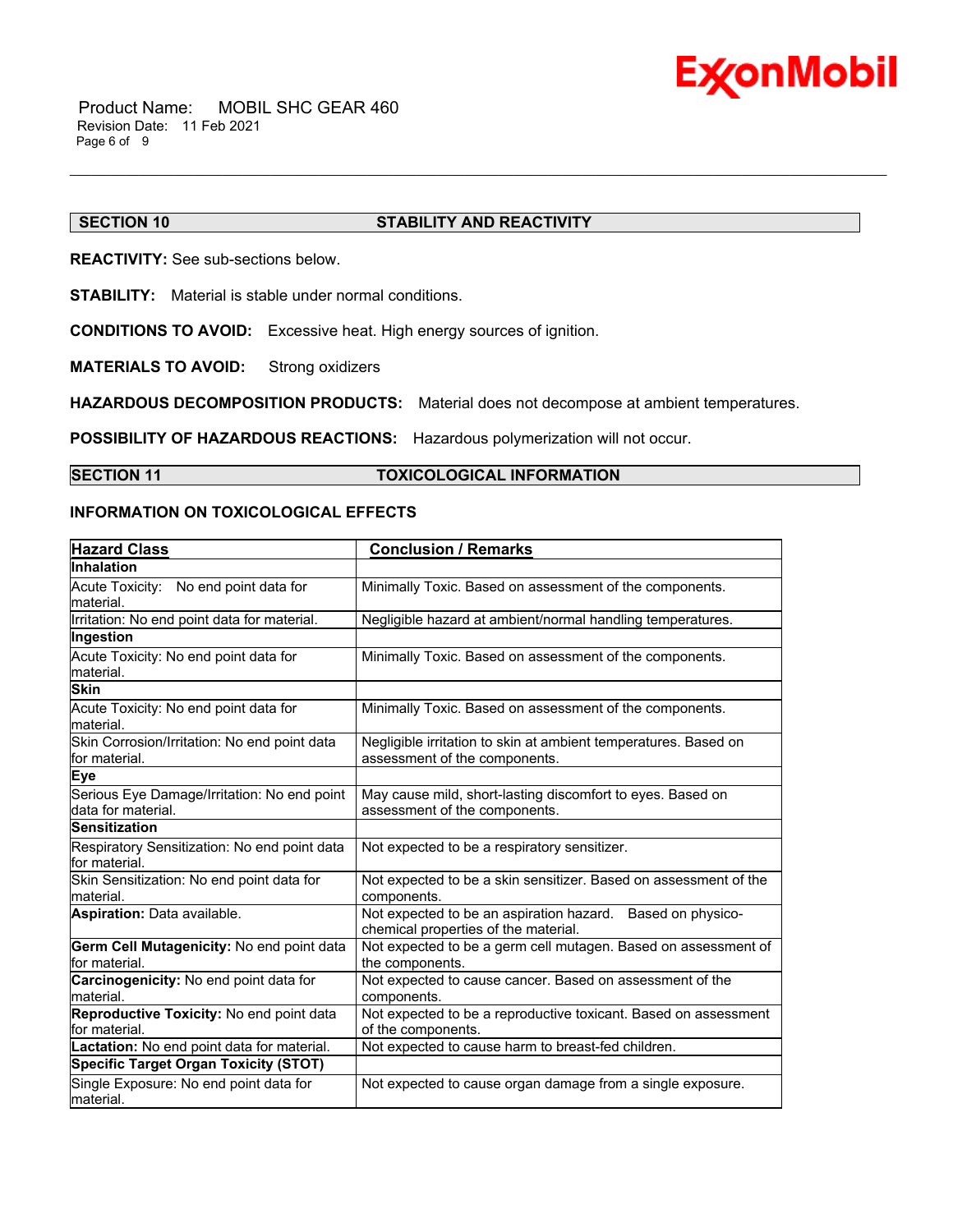

 Product Name: MOBIL SHC GEAR 460 Revision Date: 11 Feb 2021 Page 7 of 9

| Repeated Exposure: No end point data for | Not expected to cause organ damage from prolonged or repeated |
|------------------------------------------|---------------------------------------------------------------|
| material.                                | I exposure. Based on assessment of the components.            |

#### **OTHER INFORMATION For the product itself:**

Repeated and/or prolonged exposure may cause irritation to the skin, eyes, or respiratory tract. **Contains:**

Synthetic base oils: Not expected to cause significant health effects under conditions of normal use, based on laboratory studies with the same or similar materials. Not mutagenic or genotoxic. Not sensitizing in test animals and humans.

**The following ingredients are cited on the lists below:** None.

|               | --REGULATORY LISTS SEARCHED-- |               |
|---------------|-------------------------------|---------------|
| 1 = NTP CARC  | $3 = IARC 1$                  | $5 = IARC2B$  |
| $2 = NTP$ SUS | $4 = IARC 2A$                 | 6 = OSHA CARC |

**SECTION 12 ECOLOGICAL INFORMATION** 

The information given is based on data for the material, components of the material, or for similar materials, through the application of bridging principals.

# **ECOTOXICITY**

Material -- Not expected to be harmful to aquatic organisms.

# **MOBILITY**

 Base oil component -- Low solubility and floats and is expected to migrate from water to the land. Expected to partition to sediment and wastewater solids.

**SECTION 13 DISPOSAL CONSIDERATIONS** 

Disposal recommendations based on material as supplied. Disposal must be in accordance with current applicable laws and regulations, and material characteristics at time of disposal.

### **DISPOSAL RECOMMENDATIONS**

 Product is suitable for burning in an enclosed controlled burner for fuel value or disposal by supervised incineration at very high temperatures to prevent formation of undesirable combustion products. Protect the environment. Dispose of used oil at designated sites. Minimize skin contact. Do not mix used oils with solvents, brake fluids or coolants.

# **REGULATORY DISPOSAL INFORMATION**

 RCRA Information: The unused product, in our opinion, is not specifically listed by the EPA as a hazardous waste (40 CFR, Part 261D), nor is it formulated to contain materials which are listed as hazardous wastes. It does not exhibit the hazardous characteristics of ignitability, corrositivity or reactivity and is not formulated with contaminants as determined by the Toxicity Characteristic Leaching Procedure (TCLP). However, used product may be regulated.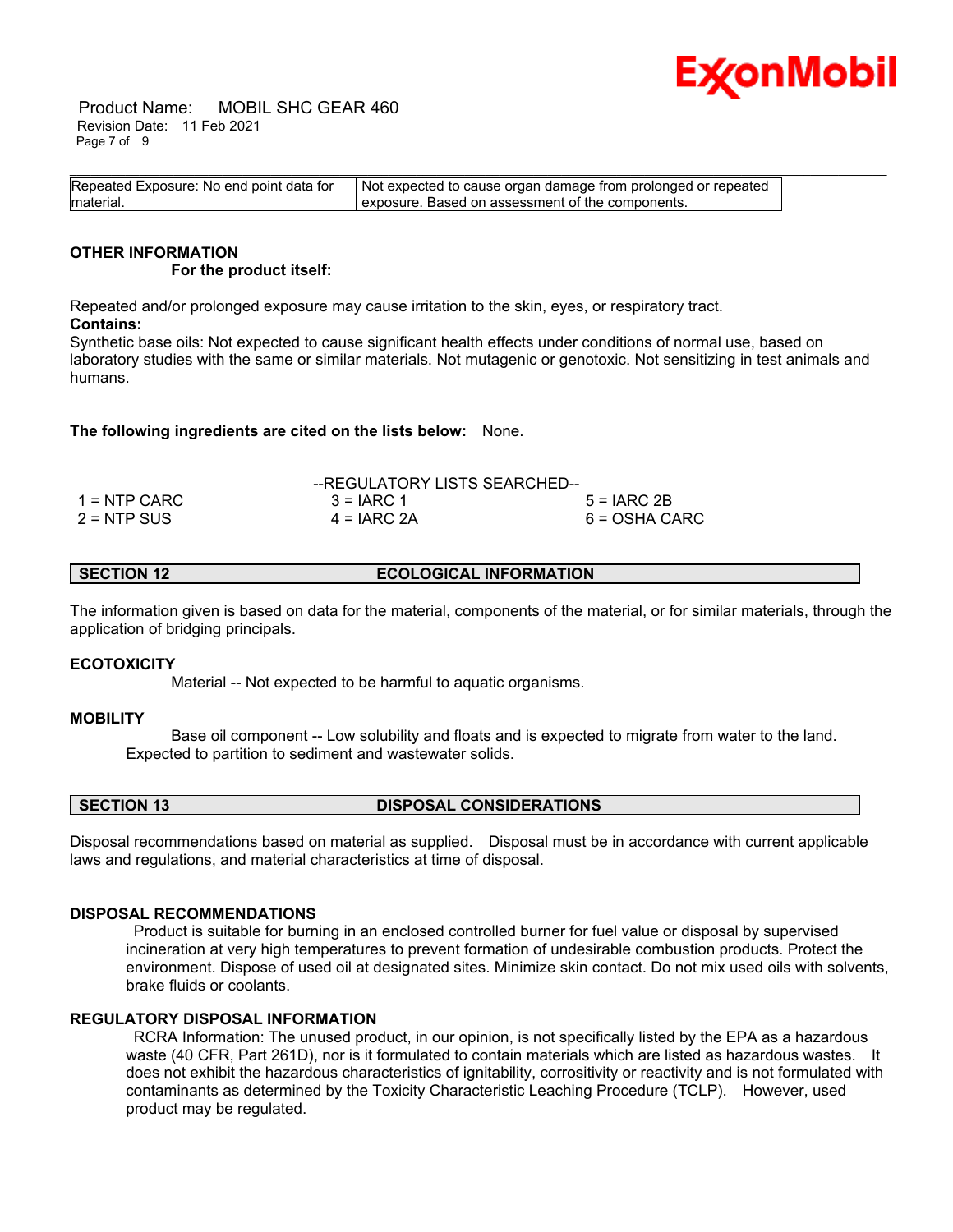

 Product Name: MOBIL SHC GEAR 460 Revision Date: 11 Feb 2021 Page 8 of 9

**Empty Container Warning** Empty Container Warning (where applicable): Empty containers may contain residue and can be dangerous. Do not attempt to refill or clean containers without proper instructions. Empty drums should be completely drained and safely stored until appropriately reconditioned or disposed. Empty containers should be taken for recycling, recovery, or disposal through suitably qualified or licensed contractor and in accordance with governmental regulations. DO NOT PRESSURISE, CUT, WELD, BRAZE, SOLDER, DRILL, GRIND, OR EXPOSE SUCH CONTAINERS TO HEAT, FLAME, SPARKS, STATIC ELECTRICITY, OR OTHER SOURCES OF IGNITION. THEY MAY EXPLODE AND CAUSE INJURY OR DEATH.

\_\_\_\_\_\_\_\_\_\_\_\_\_\_\_\_\_\_\_\_\_\_\_\_\_\_\_\_\_\_\_\_\_\_\_\_\_\_\_\_\_\_\_\_\_\_\_\_\_\_\_\_\_\_\_\_\_\_\_\_\_\_\_\_\_\_\_\_\_\_\_\_\_\_\_\_\_\_\_\_\_\_\_\_\_\_\_\_\_\_\_\_\_\_\_\_\_\_\_\_\_\_\_\_\_\_\_\_\_\_\_\_\_\_\_\_\_\_

| <b>SECTION 14</b> | <b>TRANSPORT INFORMATION</b> |
|-------------------|------------------------------|

- **LAND (DOT):** Not Regulated for Land Transport
- **LAND (TDG):** Not Regulated for Land Transport
- **SEA (IMDG):** Not Regulated for Sea Transport according to IMDG-Code

**Marine Pollutant:** No

**AIR (IATA):** Not Regulated for Air Transport

### **SECTION 15 REGULATORY INFORMATION**

**OSHA HAZARD COMMUNICATION STANDARD:** This material is not considered hazardous in accordance with OSHA HazCom 2012, 29 CFR 1910.1200.

**Listed or exempt from listing/notification on the following chemical inventories:** AIIC, DSL, ENCS, IECSC, ISHL, KECI, TCSI, TSCA

### **Special Cases:**

| Inventorv<br>rv       | Status                                |
|-----------------------|---------------------------------------|
| <b>DICCC</b><br>יו∪∪∴ | -<br>Apply<br>.ctrictions<br>rictions |

**SARA 302:** No chemicals in this material are subject to the reporting requirements of SARA Title III, Section 302

# **SARA (311/312) REPORTABLE GHS HAZARD CLASSES:** None.

**SARA (313) TOXIC RELEASE INVENTORY:** This material contains no chemicals subject to the supplier notification requirements of the SARA 313 Toxic Release Program.

**The following ingredients are cited on the lists below:** None.

|               | --REGULATORY LISTS SEARCHED-- |                     |               |
|---------------|-------------------------------|---------------------|---------------|
| 1 = ACGIH ALL | $6 = TSCA 5a2$                | $11$ = CA P65 REPRO | $16$ = MN RTK |